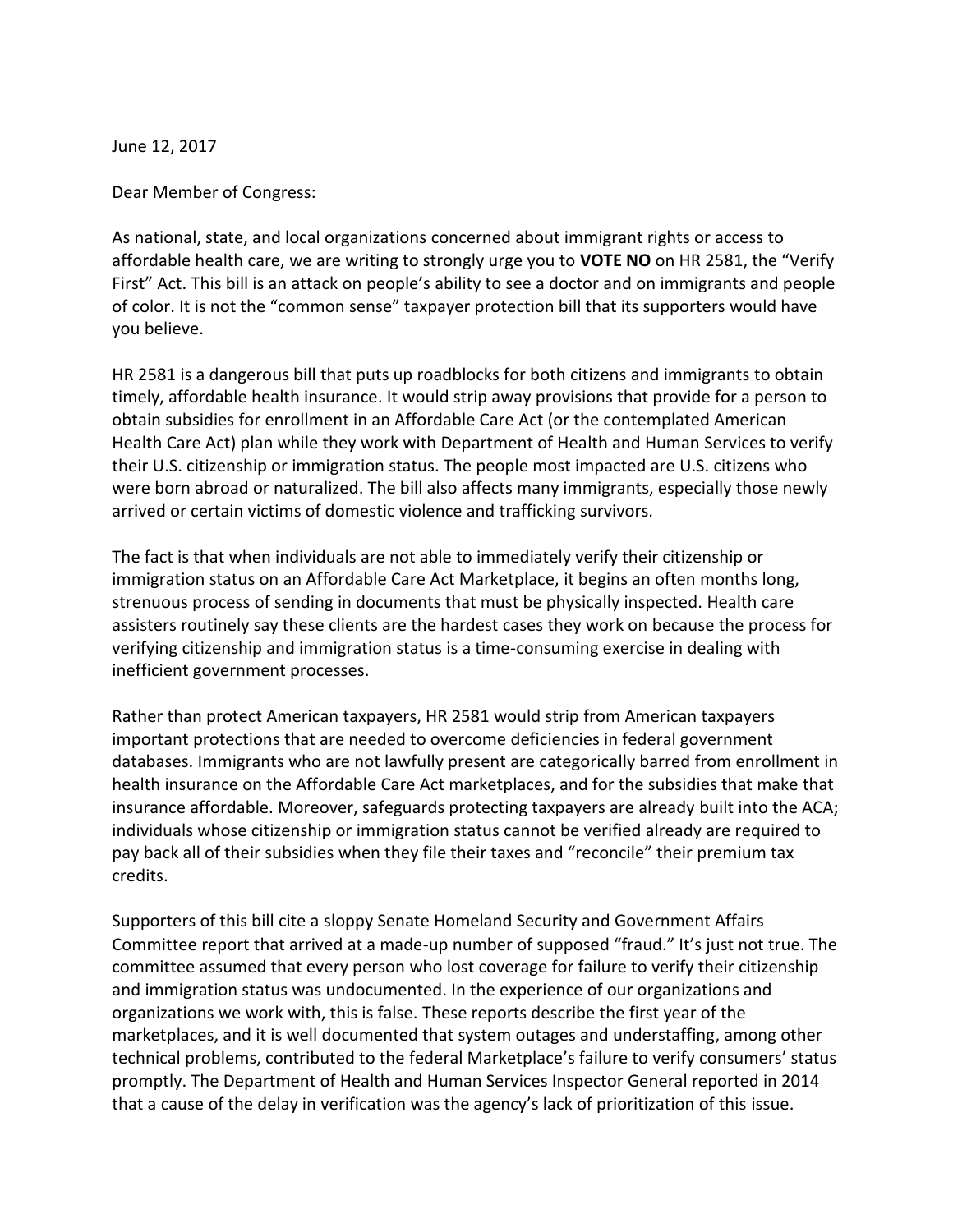Despite huge gains since then, problems still persist. The Social Security database holding many citizens' information may not reflect common changes, such as when a person marries and changes their last name, or when someone naturalizes and gains U.S. citizenship. People lose their coverage because they receive notices in languages they cannot read. Immigrants are required to submit documents multiple times, or wait while the Department of Homeland Security finds paper files, a result of deficiencies in their databases affecting groups like asylum applicants and some survivors of domestic violence. These are among the many issues consumers face.

Congress has already deprived undocumented immigrants from the ability to buy coverage, even at full price, so they can see a doctor when they are sick, but this bill would go a step further to delay or put out of reach affordable health insurance for many citizens and lawfully present immigrants. Our organizations firmly believe that this would be detrimental to the people we represent and to all of our communities as a whole. We have seen that when health insurance is unaffordable, people are effectively prevented from obtaining access to the care they need to be healthy.

This bill is not just an attack on our health care system, it is also an attack on immigrants and people of color, which our organizations stand firmly against. In his statements when introducing this bill, Rep. Lou Barletta focused the bill as part of his effort to "stop illegal immigration." Rep. Barletta has a long history of anti-immigrant rhetoric, from trying to prevent immigrants from leasing a residence to stating that they should be denied life-saving services in hospital emergency rooms. This bill is simply a vehicle for scapegoating immigrants and people of color and will keep eligible people from accessing health care.

We the undersigned organizations urge you to vote **NO** on HR 2581 and the continued assault on immigrants and the health of our communities.

Sincerely,

## **National**

Advocates for Youth African American Ministers In Action American Federation of Teachers (AFT) American Friends Service Committee American Intercession American Society on Aging Asian & Pacific Islander American Health Forum Asian Americans Advancing Justice | AAJC Asian Pacific Institute on Gender-Based Violence Asian Pacific Partners for Empowerment, Advocacy & Leadership (APPEAL) Association of Asian Pacific Community Health Organizations (AAPCHO)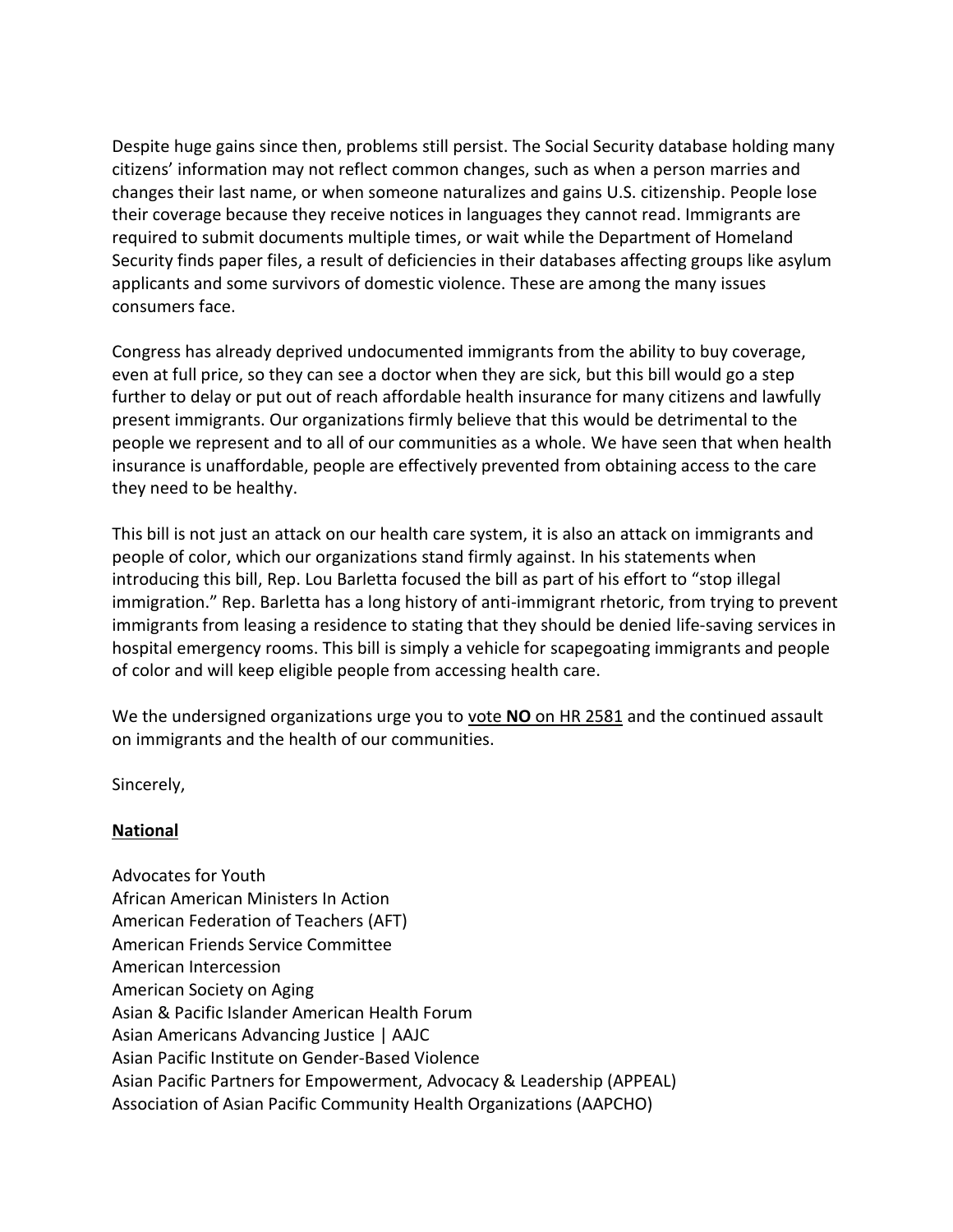Autistic Self Advocacy Network Black Alliance for Just Immigration Breast Cancer Action Center for Law and Social Policy (CLASP) Center for Medicare Advocacy, Inc. Child Welfare League of America Children's Advocacy Institute Children's Defense Fund Church World Service (CWS) Coalition on Human Needs Columban Center for Advocacy and Outreach Congregation of Our Lady of Charity of the Good Shepherd, US Provinces Conscious Talk Radio Detention Watch Network Disability Rights Education and Defense Fund Dominican Sisters Dominicans of Sinsinawa Family Equality Council Farmworker Justice First Focus Campaign for Children Food Research & Action Center Franciscan Sisters of the Poor IJPC Friends Committee on National Legislation Generations Inc. GLMA: Health Professionals Advancing LGBT Equality Immigrant Legal Resource Center Indivisible Institute of the Sisters of Mercy of the Americas Interfaith Worker Justice Irish Apostolate USA Jobs With Justice Justice in Aging Justice, Peace and Reconciliation Commission, Priests of the Sacred Heart, US Province Lambda Legal Leadership Team of the Felician Sisters of North America League of United Latin American Citizens (LULAC) Medical Mission Sisters Mi Familia Vota MomsRising NAACP NAPAFASA National Advocacy Center of the Sisters of the Good Shepherd National Asian Pacific American Women's Forum National Association of County and City Health Officials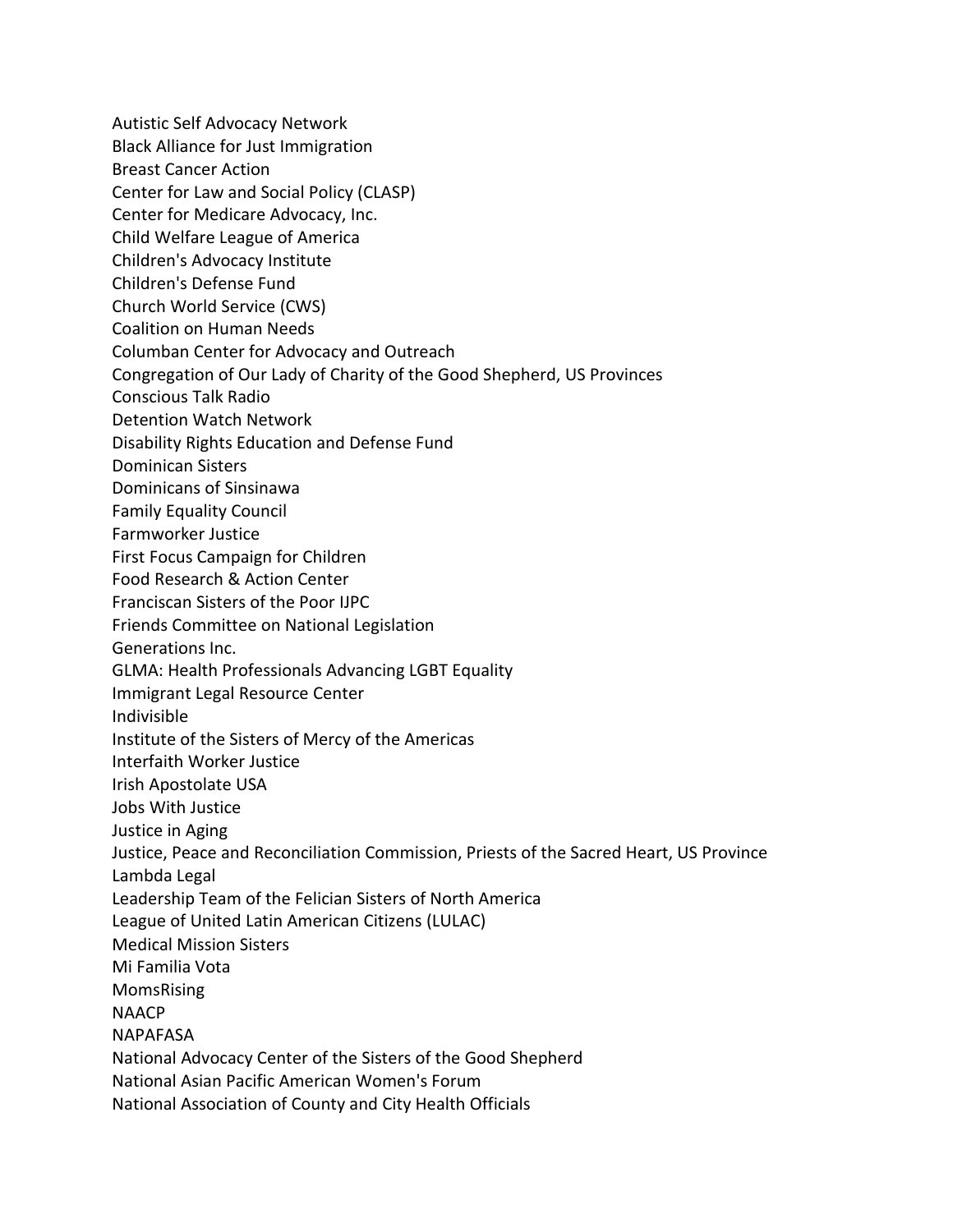National Association of Social Workers National Black Justice Coalition National Center for Transgender Equality National Council of Asian Pacific Americans (NCAPA) National Council of Churches National Council of La Raza (NCLR) National Education Association National Employment Law Project National Health Law Program National Hispanic Medical Association National Immigrant Justice Center National Immigration Law Center National Justice for Our Neighbors National Latina Institute for Reproductive Health National Network of Abortion Funds National Organization for Women National Women's Health Network Network for Environmental & Economic Responsibility of United Church of Christ NETWORK Lobby for Catholic Social Justice NMAC OCA - Asian Pacific American Advocates Our Revolution Peace and Justice Office of the Congregation of Notre Dame Physicians for Reproductive Health PICO National Planned Parenthood Federation of America Poor People's Economic Human Rights Campaign Prevention Institute Project Inform Racine Dominicans Raising Women's Voices for the Health Care We Need Refuge Ministries Sargent Shriver National Center on Poverty Law Service Employees International Union Sisters of Charity Sisters of Charity of Nazareth Sisters of Mercy of the Americas - Institute Justice Team Southeast Asia Resource Action Center (SEARAC) The Leadership Conference on Civil and Human Rights United Sikhs United We Dream Ursuline Sisters of Tildonk, U.S. Province We Belong Together API Wellness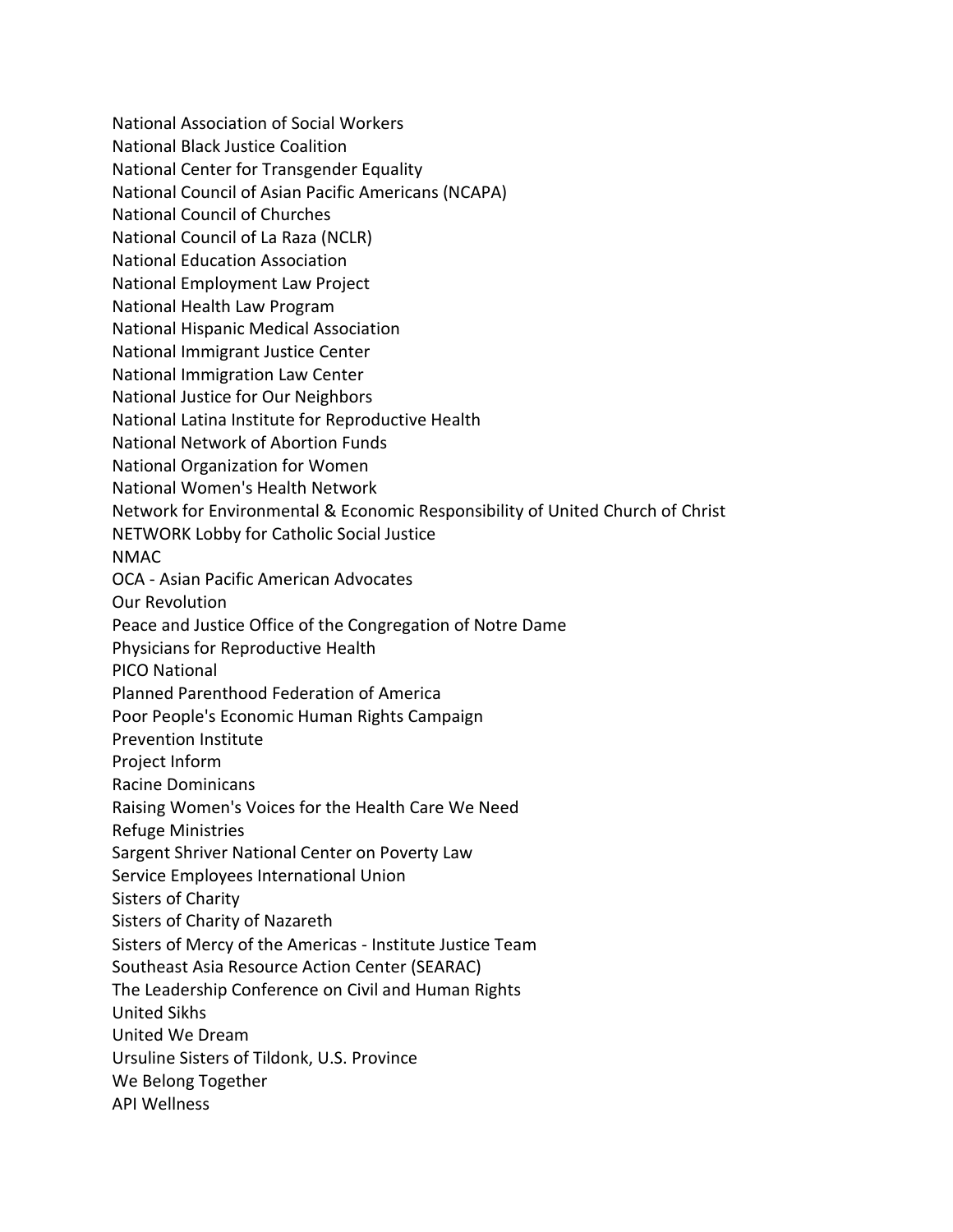## **State and Local**

Academy of Medical & Public Health Services Advocates for Children and Youth AgeOptions Almost Home, Inc. Anti-Hunger & Nutrition Coalition Arkansas Advocates for Children and Families Arlington Partnership for Affordable Housing Asian Americans Advancing Justice - Los Angeles Asian Community Alliance - Cincinnati OH Asian Law Alliance Asian Services In Action, Inc. Baltimore Jewish Council California Health Professional Student Alliance California Immigrant Policy Center California Latinas for Reproductive Justice (CLRJ) California OneCare California Pan-Ethnic Health Network California Partnership California Physicians Alliance CASA Center for Southeast Asians Chicago Hispanic Health Coalition Child Care Resources of Rockland Children Now Children's Defense Fund-CA Chinatown Service Center Chinese-American Planning Council Coalition for Humane Immigrant Rights (CHIRLA) Collaborative Center for Justice Colorado Center on Law and Policy Colorado Center on Law and Policy Columbia Legal Services Community Health Councils D. C. Hunger Solutions DuPage Federation on Human Services Reform Empower Missouri Ensuring Opportunity Campaign to End Poverty in Contra Costa Erie Benedictines for Peace Esperanza Health Centers EverThrive Illinois Farmworker Association of Florida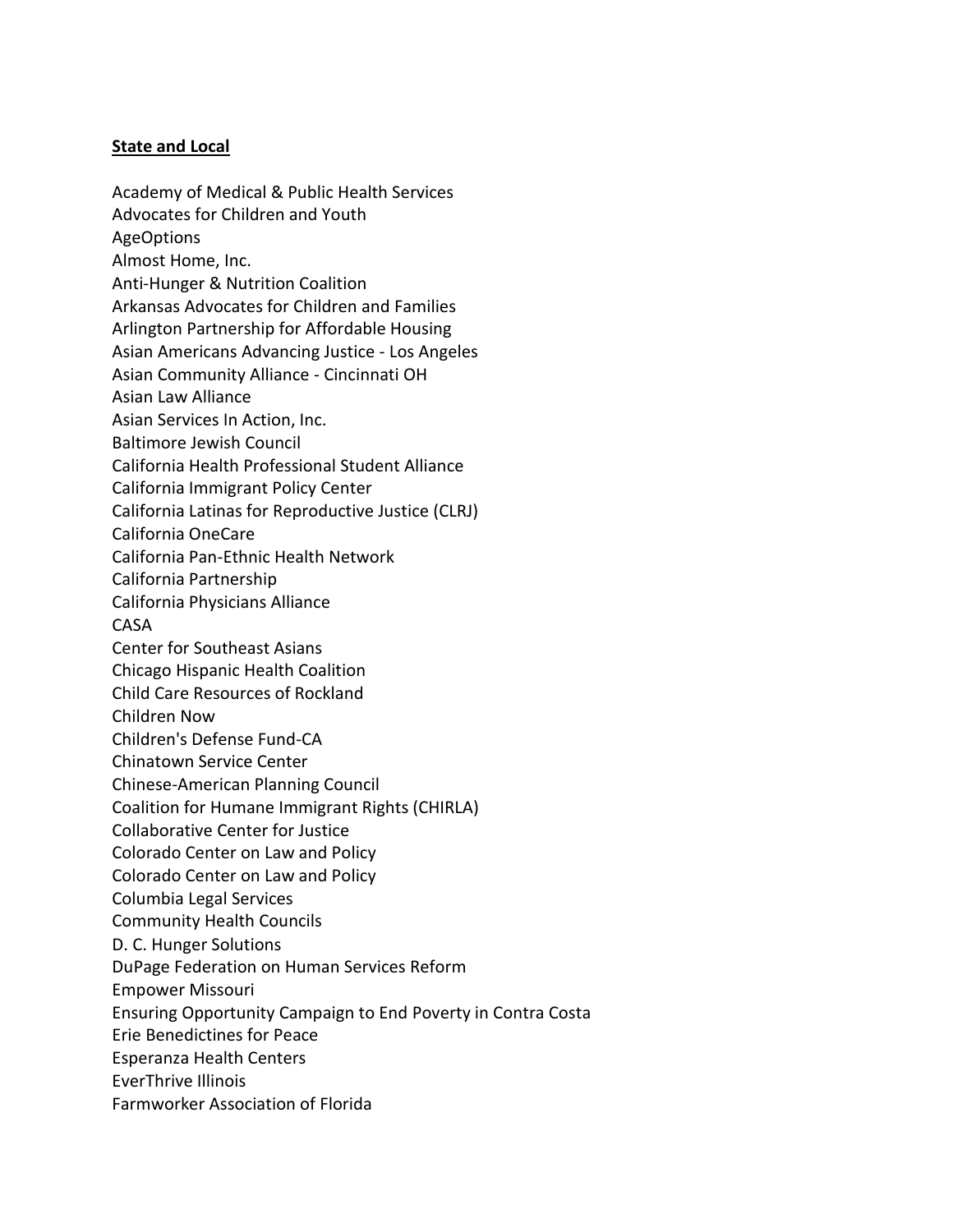Florida Immigrant Coalition (FLIC) Give for a Smile Greater Kansas City Coalition to End Homelessness Having Our Say Coalition Health Access California Health Care for All-WA Health Law Advocates Healthy House Within A MATCH Coalition Hmong Ohio of Tomorrow Hunger Action Los Angeles IHM Sisters, Immaculata, PA IL Hunger Coalition Illinois Coalition for Immigrant and Refugee Rights Indivisible Mountain Home, Idaho Interfaith Movement for Human Integrity IRIS - Integrated Refugee & Immigrant Services Islamic Civic Engagement Project Jewish Family & Children's Service Kansas Appleseed Kentucky Equal Justice Center Korean Community Services of Metropolitan NY La Fe Policy Research and Education Center La Long-Term Care Ombudsman Program Legal Council for Health Justice Legal Services of Southern Piedmont Maine Consumers for Affordable Health Care Make the Road New York Maryland CASH Campaign Maryland Hunger Solutions Massachusetts Immigrant and Refugee Advocacy Coalition (MIRA) Massachusetts Law Reform Institute Maternal and Child Health Access Maternity Care Coalition National Association of Social Workers, CT Chapter National Tongan American Society Nationalities Service Center NC Child New Mexico Center on Law and Poverty New York Immigration Coalition New York Legal Assistance Group NICOS Chinese Health Coalition NJ State Industrial Union Council NOELA Community Health Center Northern NJ Chapter, National Organization for Women